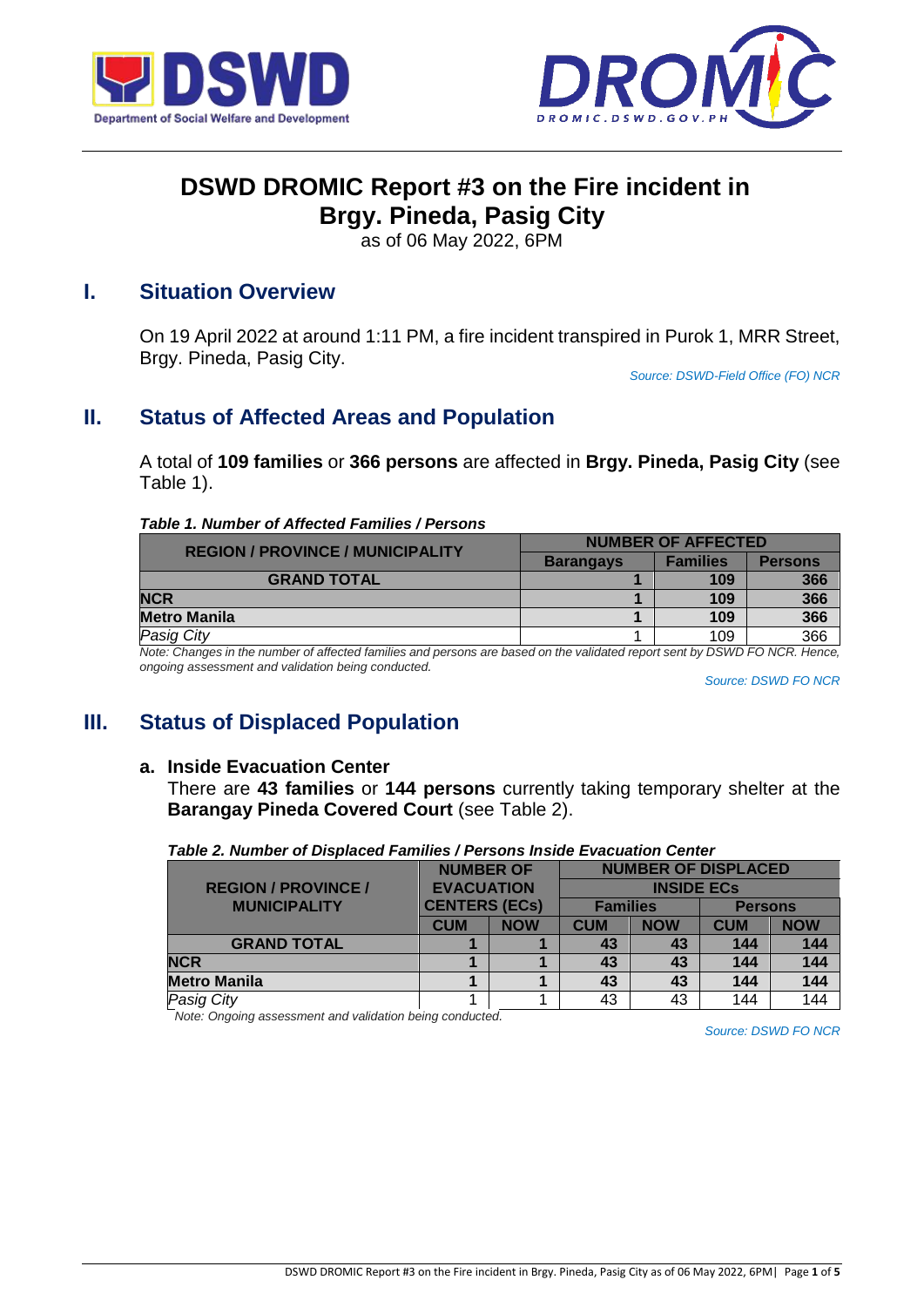



## **b. Outside Evacuation Center**

There are **66 families** or **222 persons** currently taking temporary shelter with their relatives and/or friends in **Brgy. Pineda, Pasig City** (see Table 3).

| Table 3. Number of Displaced Families / Persons Outside Evacuation Centers |  |
|----------------------------------------------------------------------------|--|

|                                         | <b>NUMBER OF DISPLACED</b> |            |                |            |  |
|-----------------------------------------|----------------------------|------------|----------------|------------|--|
| <b>REGION / PROVINCE / MUNICIPALITY</b> | <b>OUTSIDE ECS</b>         |            |                |            |  |
|                                         | <b>Families</b>            |            | <b>Persons</b> |            |  |
|                                         | <b>CUM</b>                 | <b>NOW</b> | <b>CUM</b>     | <b>NOW</b> |  |
| <b>GRAND TOTAL</b>                      | 66                         | 66         | 222            | 222        |  |
| <b>NCR</b>                              | 66                         | 66         | 222            | 222        |  |
| <b>Metro Manila</b>                     | 66                         | 66         | 222            | 222        |  |
| <b>Pasig City</b>                       | 66                         | 66         | 222            | 222        |  |

*Note: Ongoing assessment and validation being conducted.*

*Source: DSWD FO NCR*

### **c. Total Displaced Population**

A total of **109 families** or **366 persons** were displaced in **Brgy. Pineda, Pasig City** due to the fire incident (see Table 4).

|  |  |  |  |  |  | Table 4. Total Number of Displaced Families / Persons |
|--|--|--|--|--|--|-------------------------------------------------------|
|--|--|--|--|--|--|-------------------------------------------------------|

|                                         | <b>TOTAL DISPLACED SERVED</b> |            |                      |            |  |  |
|-----------------------------------------|-------------------------------|------------|----------------------|------------|--|--|
| <b>REGION / PROVINCE / MUNICIPALITY</b> | <b>Families</b>               |            | <b>Persons</b>       |            |  |  |
|                                         | <b>Total Families</b>         |            | <b>Total Persons</b> |            |  |  |
|                                         | <b>CUM</b>                    | <b>NOW</b> | <b>CUM</b>           | <b>NOW</b> |  |  |
| <b>GRAND TOTAL</b>                      | 109                           | 109        | 366                  | 366        |  |  |
| <b>NCR</b>                              | 109                           | 109        | 366                  | 366        |  |  |
| Metro Manila                            | 109                           | 109        | 366                  | 366        |  |  |
| Pasig City                              | 109                           | 109        | 366                  | 366        |  |  |

*Note: The previously reported 66 families and 222 persons that sought temporary shelter at the evacuation center have transferred Outside EC. Hence, ongoing assessment and validation being conducted.*

*Source: DSWD FO NCR*

## **IV. Damaged Houses**

A total of **54 houses** were damaged; of which, **43** are **totally damaged** and **11** are **partially damaged** in **Brgy. Pineda, Pasig City** (see Table 5).

|  | <b>Table 5. Number of Damaged Houses</b> |  |
|--|------------------------------------------|--|
|  |                                          |  |

| <b>REGION / PROVINCE / MUNICIPALITY</b> | <b>NO. OF DAMAGED HOUSES</b> |         |                  |  |
|-----------------------------------------|------------------------------|---------|------------------|--|
|                                         | Total                        | Totallv | <b>Partially</b> |  |
| <b>GRAND TOTAL</b>                      | 54                           | 43      |                  |  |
| <b>NCR</b>                              | 54                           | 43      |                  |  |
| <b>Metro Manila</b>                     | 54                           | 43      |                  |  |
| <b>Pasig City</b>                       | 54                           | 43      |                  |  |

*Note: Ongoing assessment and validation being conducted.*

*Source: DSWD FO NCR*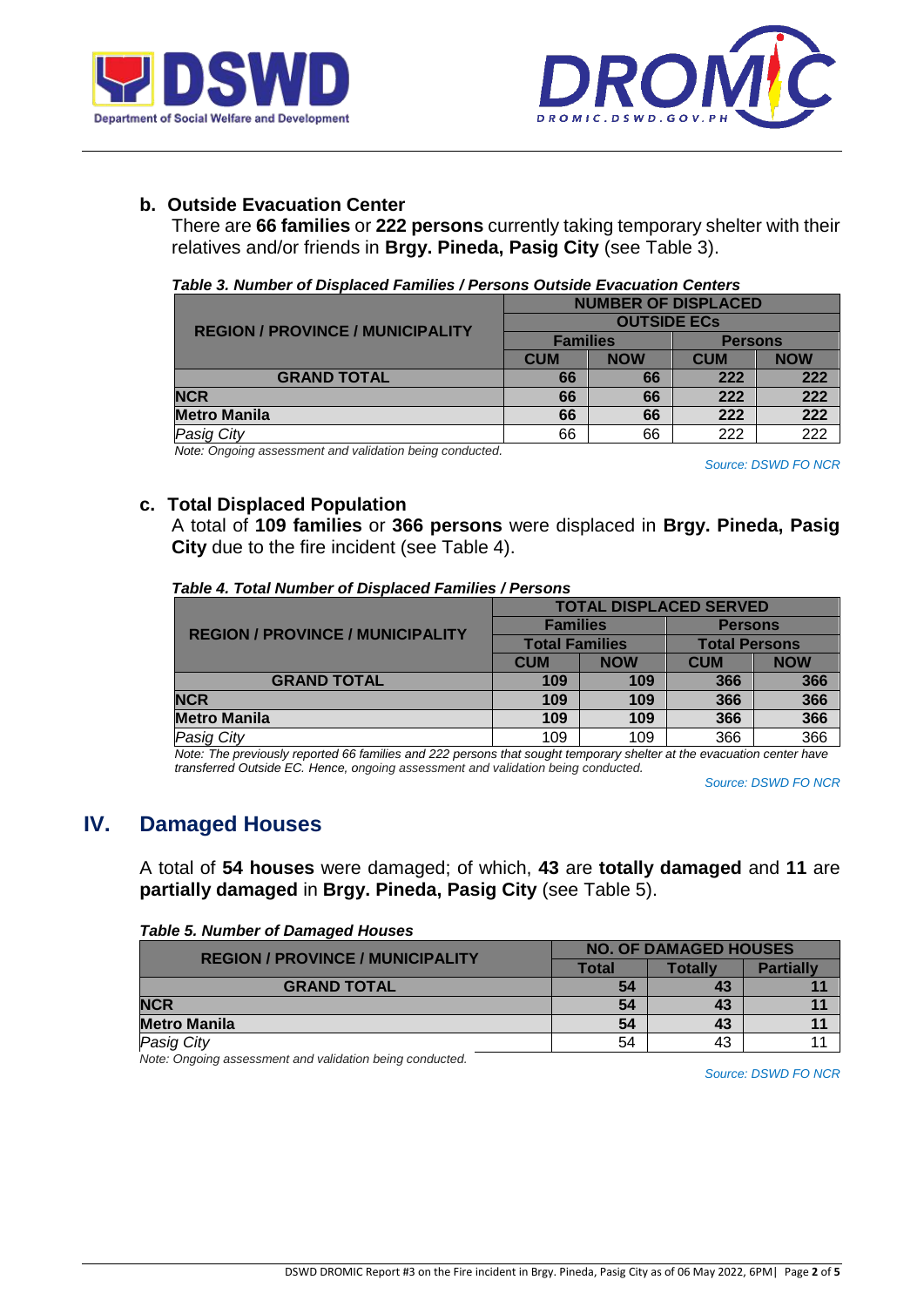



# **V. Cost of Humanitarian Assistance Provided**

A total of **₱601,320.00** worth of assistance was provided by **DSWD** to the affected families (see Table 6).

| <b>GRAND</b> |
|--------------|
| <b>TOTAL</b> |
| 601,320.00   |
| 601,320.00   |
| 601,320.00   |
| 601,320.00   |
|              |

#### *Table 6. Cost of Assistance Provided to Affected Families / Persons*

*Source: DSWD FO NCR*

## **VI. Response Actions and Interventions**

|               |                          |                          | <b>STOCKPILE</b>         |                                                | <b>TOTAL</b><br><b>STANDBY</b>         |  |
|---------------|--------------------------|--------------------------|--------------------------|------------------------------------------------|----------------------------------------|--|
|               | <b>STANDBY</b>           |                          | <b>FAMILY FOOD PACKS</b> | <b>OTHER FOOD</b>                              |                                        |  |
| <b>OFFICE</b> | <b>FUNDS</b>             | <b>QUANTITY</b>          | <b>TOTAL COST</b>        | <b>AND NON-</b><br><b>FOOD ITEMS</b><br>(FNIs) | <b>FUNDS &amp;</b><br><b>STOCKPILE</b> |  |
| <b>TOTAL</b>  | 14,844,940.34            | 28,248                   | 17,883,247.92            | 236,423,407.83                                 | 269,151,596.09                         |  |
| DSWD-CO       | 13,679,177.00            | $\overline{\phantom{0}}$ | $\overline{\phantom{0}}$ |                                                | 13,679,177.00                          |  |
| NRLMB-NROC    | -                        | 26,310                   | 15,388,230.00            | 184,453,771.27                                 | 199,842,001.27                         |  |
| NRLMB-VDRC    | $\overline{\phantom{0}}$ | 829                      | 553,910.00               | 44,412,172.90                                  | 44,966,082.90                          |  |
| DSWD-FONCR    | 1,165,763.30             | 3,109                    | 1,941,107.92             | 7,557,463.66                                   | 10,664,334.88                          |  |

#### **a. Standby Funds and Prepositioned Relief Stockpile**

*Note: The Inventory Summary is as 06 May 2022, 4PM.*

 *Source: DSWD-DRMB and DSWD-NRLMB*

### **1. Standby Funds**

₱13.68 million Quick Response Fund (QRF) at the DSWD-Central Office.

### **2. Prepositioned FFPs and Other Relief Items**

- 25,139 FFPs available in Disaster Response Centers; of which, 26,310 FFPs are at the National Resource Operations Center (NROC), Pasay City and 829 FFPs are at the Visayas Disaster Response Center (VDRC), Cebu City.
- 3,109 FFPs available at DSWD-FO NCR.
- P236.42 million worth of other FNIs at NROC, VDRC and DSWD-FO NCR warehouses.

## **b. Food and Non-food Items**

| <b>DATE</b>   | <b>ACTIVITIES</b>                                                                                                                                                                                                                                                               |
|---------------|---------------------------------------------------------------------------------------------------------------------------------------------------------------------------------------------------------------------------------------------------------------------------------|
| 05 May 2022   | DSWD FO NCR provided 120 family food packs to the affected<br>$\bullet$<br>families.                                                                                                                                                                                            |
| 27 April 2022 | DSWD FO NCR through the Disaster Response Operation and<br>$\bullet$<br>Management Division (DROMD) and the National Resource and<br>Logistics Management Bureau (NRLMB) provided 120 hygiene kits,<br>120 sleeping kits, and 120 kitchen kits to the affected families through |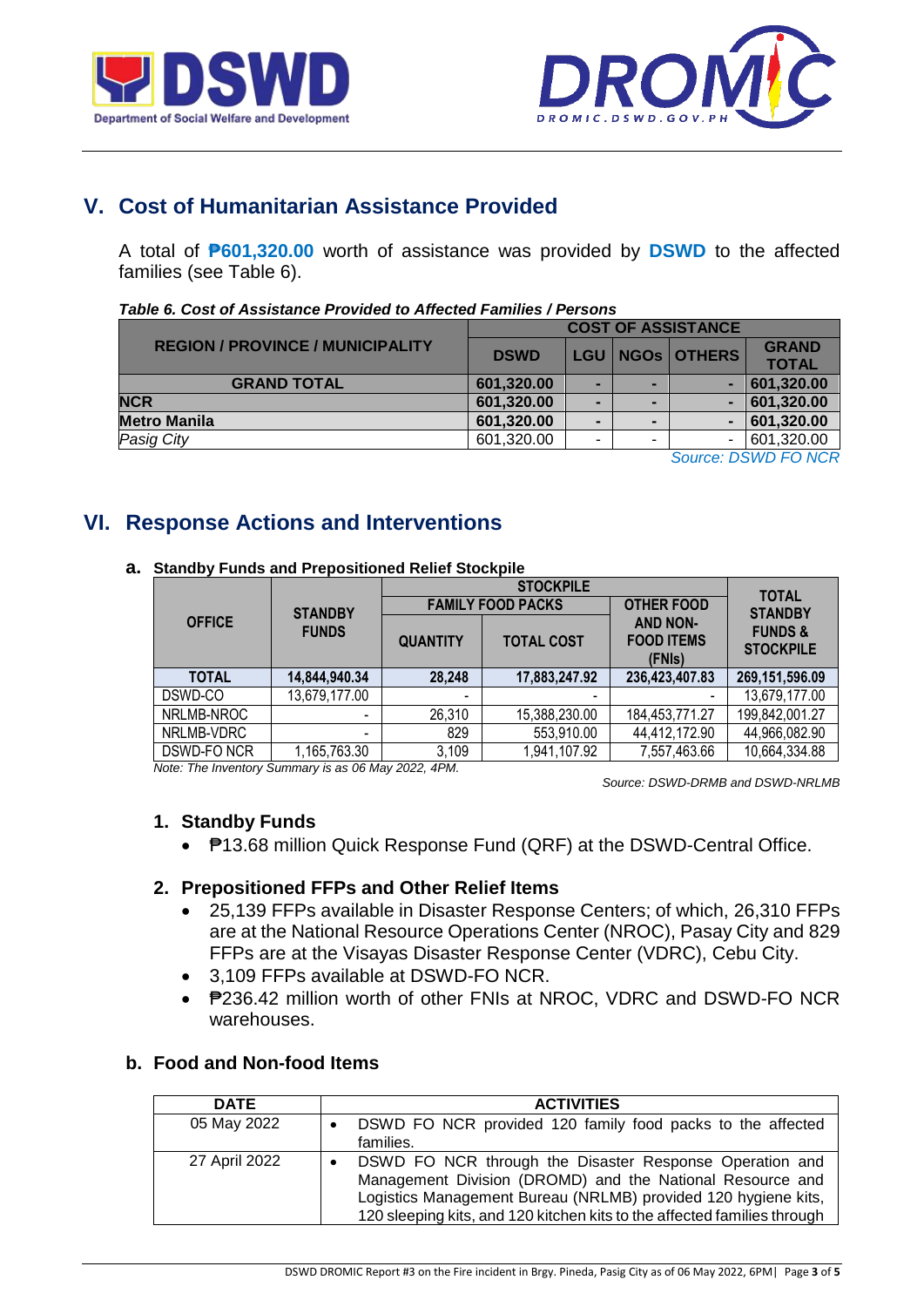



| the request of the City Social Welfare and Development Office of |
|------------------------------------------------------------------|
| Pasig City                                                       |

## **c. Camp Coordination and Camp Management (CCCM)**

| <b>DATE</b>   | <b>ACTIVITIES</b>                                                                                                                                                                                                                                                                                                                                                                                                |
|---------------|------------------------------------------------------------------------------------------------------------------------------------------------------------------------------------------------------------------------------------------------------------------------------------------------------------------------------------------------------------------------------------------------------------------|
| 20 April 2022 | The Pasig City Social Welfare and Development Office (CSWDO) is<br>continuously conducting intake interviews, master listing,<br>assessment, and validation of the affected families using the Disaster<br>Assistance Family Access Card (DAFAC). The same office also<br>ensured that the health protocols in the evacuation center is<br>maintained and the basic needs of the affected families are provided. |

## **d. Other Activities**

| <b>DATE</b>   | <b>ACTIVITIES</b>                                                                                                                                          |
|---------------|------------------------------------------------------------------------------------------------------------------------------------------------------------|
| 20 April 2022 | DSWD-FO NCR is in close coordination with the CSWDO of Pasig<br>City for any request of augmentation support for the affected families<br>and individuals. |

## **VII. Photo Documentation**

### 05 MAY 2022

DSWD Field Office NCR facilitates the distribution of family food packs (FFPs) to the families affected by the fire incident in Brgy. Pineda, Quezon City.